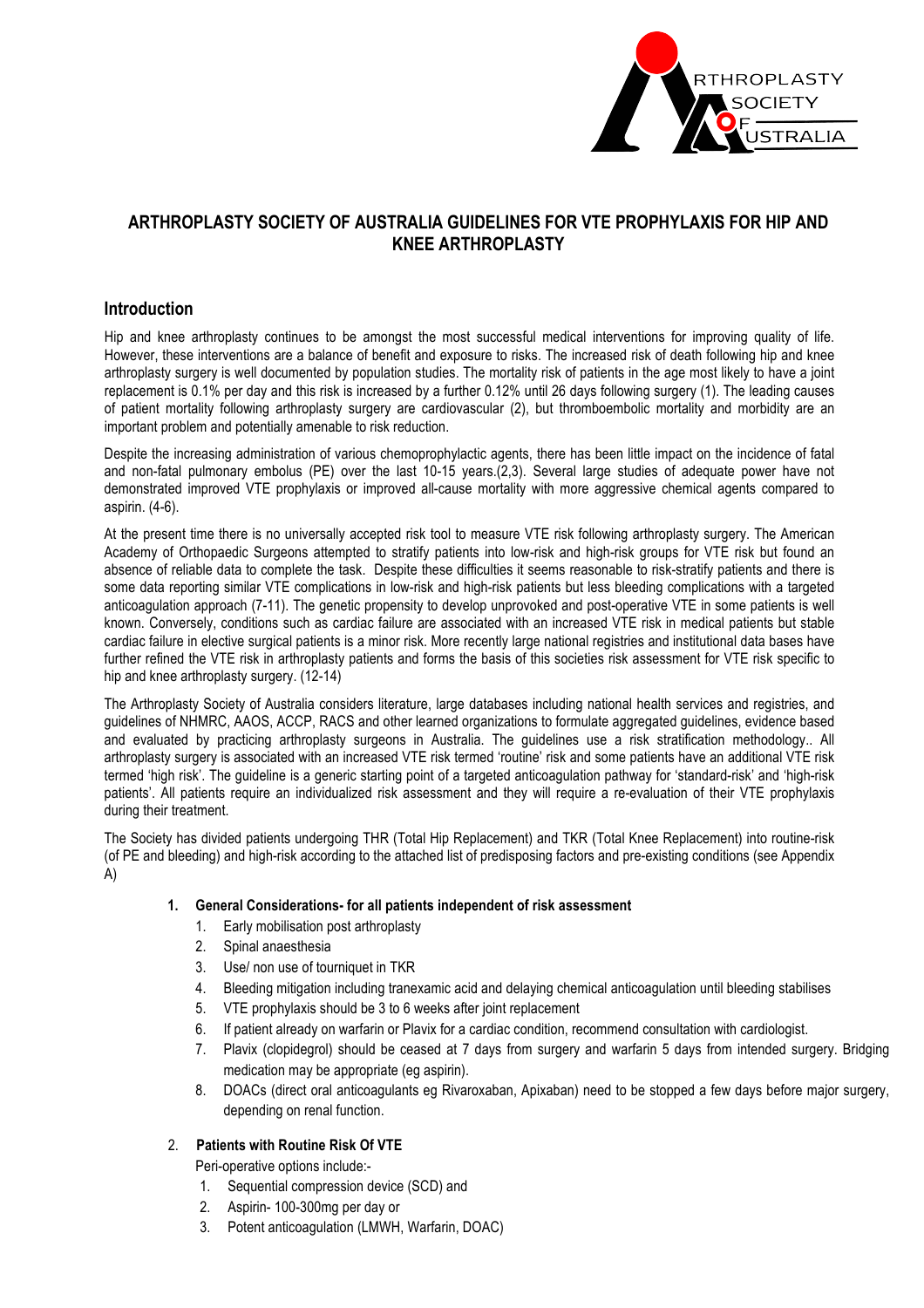### **3. Patients with High Risk Of VTE (see Appendix A)**

Peri-operative options include:-

- 1. SCD in combination with:
- 2. Warfarin return to pre op level or if not previously on warfarin  $\geq 2$
- 3. LMWH
- 4. DOAC (eg Rivaroxaban)
- 5. IVC filters (evidence for the benefits in arthroplasty patients is very weak)

### **4. Patients with High Risk of Bleeding (see Appendix A)**

Peri-operative options include:-

1. SCD

#### **Post Operative**

Patients with proven symptomatic DVT below the knee should be treated with 300mg aspirin, NOAC or LMWH per day with follow up ultrasound at 2 weeks. If progression detected, formal anticoagulation treatment should be instituted (5)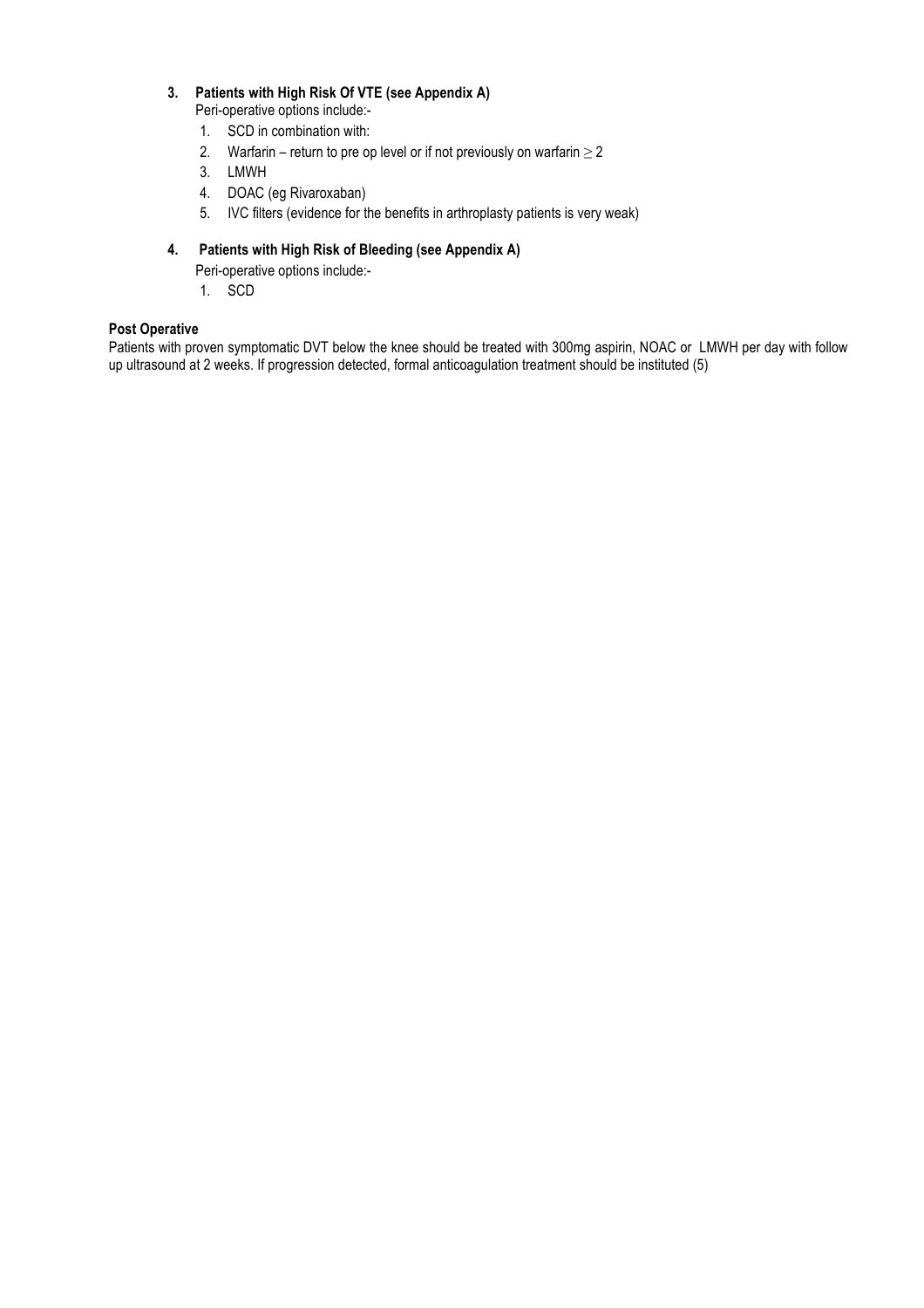### **Appendix A**

Conditions That Place Patients at Increased Risk of PE and/ or Major Bleeding (Compared With Other Patients Undergoing THR and TKR)

#### *1. Increased Risk of PE*

*Major Criteria (one or more)*

- *1. Hypercoagulability conditions \**
- *2. Metastatic cancer*
- *3. Stroke (occlusion or stenosis with infarction)*
- *4. Chronic Obstructive Pulmonary Disease (COPD)*
- *5. Sepsis*

#### *Minor Criteria (three or more)*

- *1. Immobility \*\**
- *2. History of VTE (PE and proximal DVT)*
- *3. Tamoxifen and oestrogen therapy \*\*\**
- *4. Medical comorbidities; Charlston index≥ 3 , cardiac failure, advanced renal impairment*
- *5. Lymphoma, myeloproliferative disorder*
- *6. Obesity, BMI > 30*
- *7. Severe weight loss*
- *8. Acute MI*
- *9. Knee replacement (greater risk than THR)*
- *\* Hypercoagulability conditions (protein C and protein S deficiency, antiphospholipid antibodies, antithrombin deficiency, factor V Leiden, acquired or congenital thrombophilias, prothrombin mutation 20210A, SLE inhibitor)*

*\*\*Immobility, institutionalized patients, prolonged bed rest, severe pain, ileus, fracture*

*\*\*Immobility. Age >80 is controversial: HR of 1.7 in USA and 0.89 in Denmark. Consider frail elderly as a risk.*

*\*\*\*Tamoxifen and oestrogen therapy, recommend cease oestrogen OCP and HRT 4 weeks pre op*

#### *2. Increased Risk of Major Bleeding*

- *a. Preoperative Conditions*
	- *1. Known bleeding disorder*
	- *2. History of bleeding on chemoprophylactic agents*
	- *3. History of major gastrointestinal bleeding*
	- *4. History of haemorrhagic stroke*
	- *5. History of other major bleeding event*

#### *b. Perioperative Events*

- *1. Revision THA/TKA with extensive exposure*
- *2. Major surgical bleeding*
- *3. Other major bleeding episode.*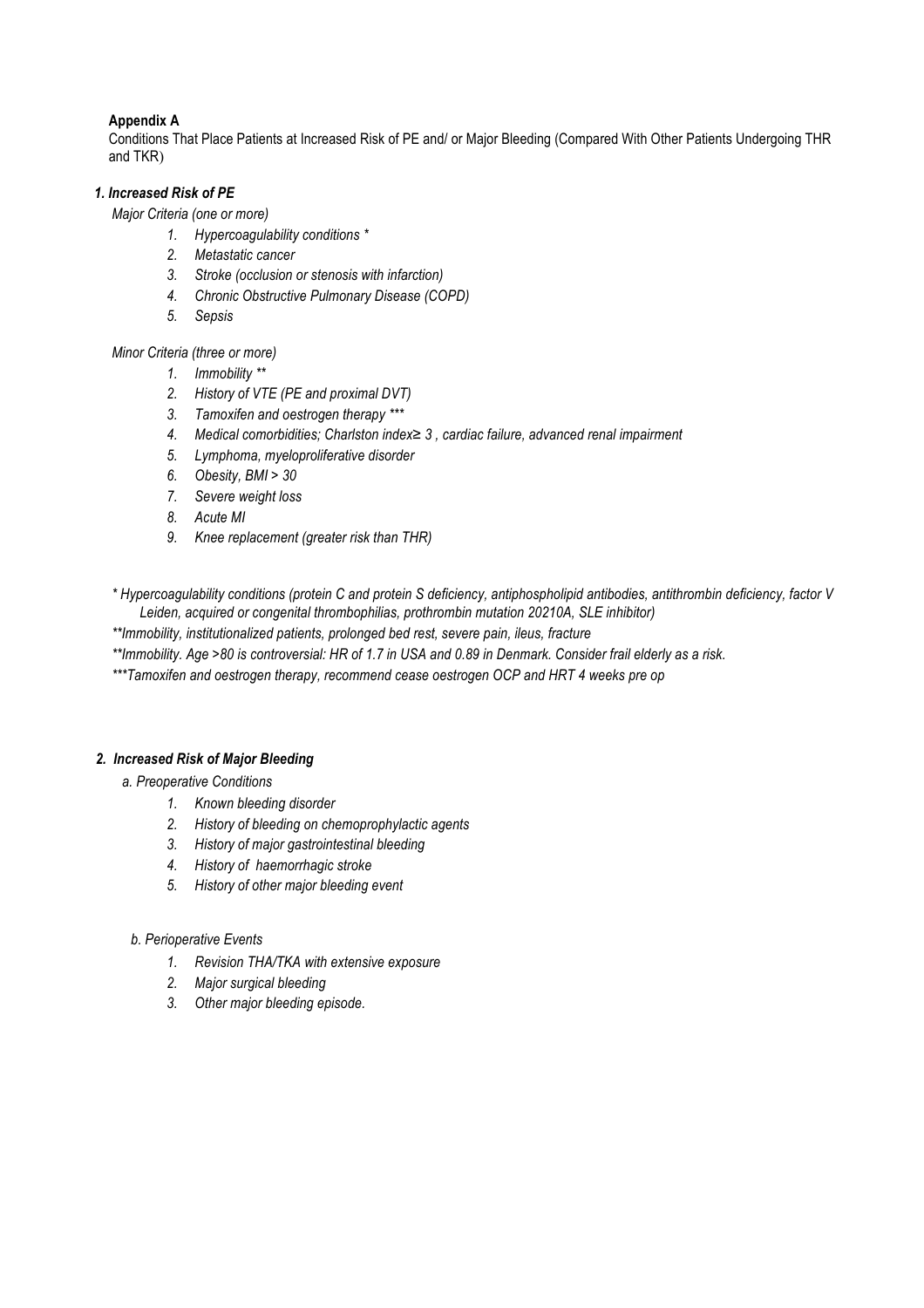## **Apendix B**

#### **Society Guidelines**

- *1. Clinical Practice Guideline-for the prevention of venous thromboembolism for patients admitted to Australian Hospitals.- NHMRC Dec -2009*
- *2. The Australian and New Zealand Working Party on the Management and Prevention of Venous Thromboembolism- Best Practices for Australia and New Zealand- 4th Edition*
- *3. Parvizi J., Azzam K, Rothman RH, 'Deep Venous Thrombosis Prophylaxis for Total Joint Arthroplasty; American Academy of Orthopaedic Surgeons Guidelines'. J. Arthroplasty 2008; 23 Suppl 1*
- *4.* American Academy of Orthopaedic Surgeons (AAOS). American Academy of Orthopaedic Surgeons clinical practice guideline on preventing venous thromboembolic disease in patients undergoing elective hip and knee arthroplasty. American Academy of Orthopaedic Surgeons clinical practice guideline on preventing venous thromboembolic disease in patients undergoing elective hip and knee arthroplasty. Rosemont (IL): American Academy of Orthopaedic Surgeons (AAOS); 2011. 824
- *5.* American College of Chest Physicians (ACCP). Prevention of VTE in orthopedic surgery patients: antithrombotic therapy and prevention of thrombosis, 9th ed: American College of Chest Physicians evidence-based clinical practice guidelines. Chest. 2012 Feb;141(2 Suppl):e278S-325S
- *6.* Scottish Intercollegiate Guidelines Network (SIGN). Prevention and management of venous thromboembolism. A national clinical guideline. Edinburgh (Scotland): Scottish Intercollegiate Guidelines Network (SIGN); 2010 Dec. 101 p. (SIGN publication; no. 122)
- *7. Callaghan JJ., Dorr LD., Engh GA, et al. 'Prophylaxis for Thromboembolic disease: recommendations of the American College of Chest Physicians- are they appropriate for orthopaedic surgery?' J. Arthroplasty 2005; 20-273*
- 8. NICE guidelines (under review). https://www.nice.org.uk/guidance/cg92#.WkL9j0dOHA0.email
- 9. British Hip Society. https://www.boa.ac.uk/wp-content/.../08/VTE-Guidance-Document-for-website.pdf

#### **References**

1. Lie SA, Pratt P, Ryan P,. Engaester LB,. Havelin LI., Furnes O ., Graves, SG., ' Duration of the Increase in early Postoperative Mortality After Elective Hip and Knee Replacement'. The Journal of Bone and Joint Surgery (Am) 2010; 92:58-63.

2. Howie C., Hughes H., Watts AC., ' Venous Thromboembolism Associated WithHip and Knee Replacement over a 10 Year Period: A Population based Study'. The Journal of Bone and Joint Surgery (Br)2005; 87:1675

3. Lie SA.,Engaester LB., Havelin LI., et al. ' Early Postoperative Mortlaity after 67,548 Total Hip Rpelacements: Causes of Death and Thromboprophylaxis in 68 Hospitals in Norway from 1987 to 1999' . Acta Orthop Scand 2002; 73:392

4. Poultsides, L. A., Gonzalez Della Valle, A., Memtsoudis, S. G., Ma, Y., Roberts, T., Sharrock, N., & Salvati,

E. (2012). Meta-analysis of cause of death following total joint replacement using different thromboprophylaxis regimens. J Bone Joint Surg Br, 94-B(1), 113-121.

5. Khatod M1, Inacio MC, Bini SA, Paxton EW. Prophylaxis against pulmonary embolism in patients undergoing total hip arthroplasty. J Bone Joint Surg Am. 2011 Oct 5;93(19):1767-72. doi: 10.2106/JBJS.J.01130.

6. Khatod M1, Inacio MC, Bini SA, Paxton EW. Pulmonary embolism prophylaxis in more than 30,000 total knee arthroplasty patients: is there a best choice? J Arthroplasty. 2012 Feb;27(2):167-72. doi: 10.1016/j.arth.2011.04.006. Epub 2011 Jun 8.

7.Huang RC,, Parvizi J, Hozack WJ, Chen AF,, Austin MS. Aspirin Is as Effective as and Safer Than Warfarin for Patients at Higher Risk of Venous Thromboembolism Undergoing Total Joint Arthroplasty. J Arthroplasty. 2016 Sep;31(9 Suppl):83- 6. doi: 10.1016/j.arth.2016.02.074. Epub 2016 Mar 15.

8. . Nam D, Nunley RM, Johnson SR, et al. Thromboembolism prophylaxis in hip arthroplasty: routine and high risk patients. J Arthroplasty 2015;30(12):2299

9. . Colwell CW, Froimson MI, Anseth SD, et al. A mobile compression device for thrombosis prevention in hip and knee arthroplasty. J Bone Joint Surg Am 2014;96(3):177.

10. Khalid Odeh, BA \*, James Doran, MD, Stephen Yu, MD, Nicholas Bolz, BS, Joseph Bosco, MD, Richard Iorio, MD. Risk-Stratified Venous Thromboembolism Prophylaxis After Total Joint Arthroplasty: Aspirin and Sequential Pneumatic Compression Devices vs Aggressive Chemoprophylaxis. The Journal of Arthroplasty 31 (2016) S78eS82

11. Jameson SS, Charman SC, Gregg PJ, et al. The effect of aspirin and low molecular- weight heparin on venous thromboembolism after hip replacement: a non-randomised comparison from information in the National Joint Registry. J Bone Joint Surg Br 2011;93(11):1465.

12. Parvizi J, Huang R, Rezapoor M, Bagheri B, Maltenfort MG. . Individualied Risk Model for Venous Thromboembolism After Total Joint Arthroplasty. J Arthroplasty. 2016; S180-S186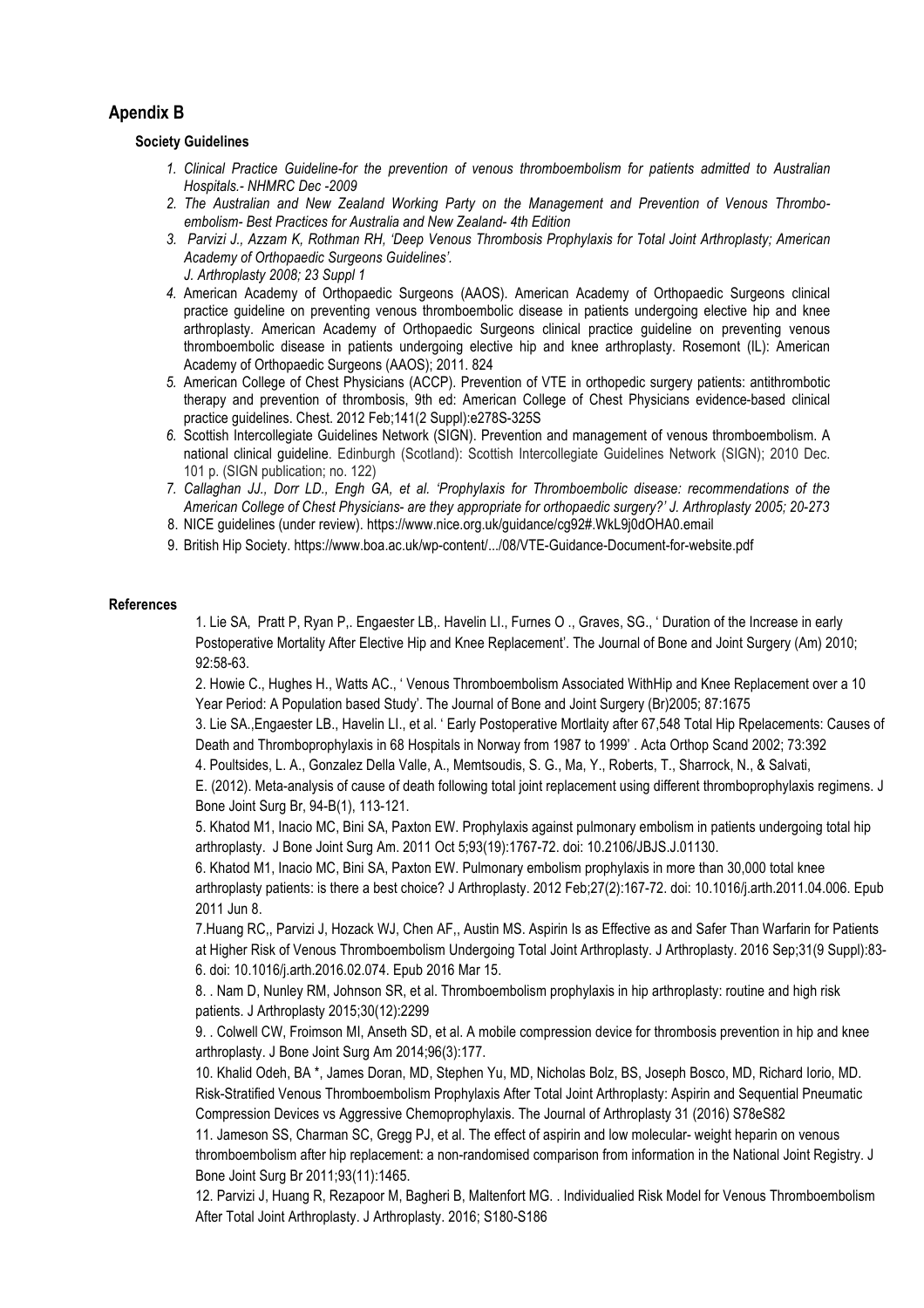13. Bohl DD, Maltenfort MG, Huang R, Parvizi J, Lieberman JR, Della Valle CJ. Development and Validation of a Risk Stratification System for Pulmonary Embolism After Elective Primary Total Joint Arthroplasty. J Arthroplasty. 2016 Sep;31(9 Suppl):187-91. doi: 10.1016/j.arth.2016.02.080. Epub 2016 Mar 17.

14. Pedersen AB, Sorensen HT, Mehnert F, Overgaard S, Johnsen SP.. Risk Factors for Venous Thromboembolism in Patients Undergoing Total Hip Replacement and Receiving Routine Thromboprophylaxis. J Bone and Joint Surgery. 2010, Sep 15;92(12):2156-64. doi: 10.2106/JBJS.I.00882.

| <b>Revision History</b> |             |                |
|-------------------------|-------------|----------------|
| Revision                | Author(s)   | Date           |
| Creation                | GM.DGC      | May 2010       |
| Revision 1              | DGC, PY, PS | September 2016 |
| Revision 2              | DGC, PY, PS | December 2017  |

GM Graham Mercer, DGC , David Campbell, PY Piers Yates, PS Paul Smith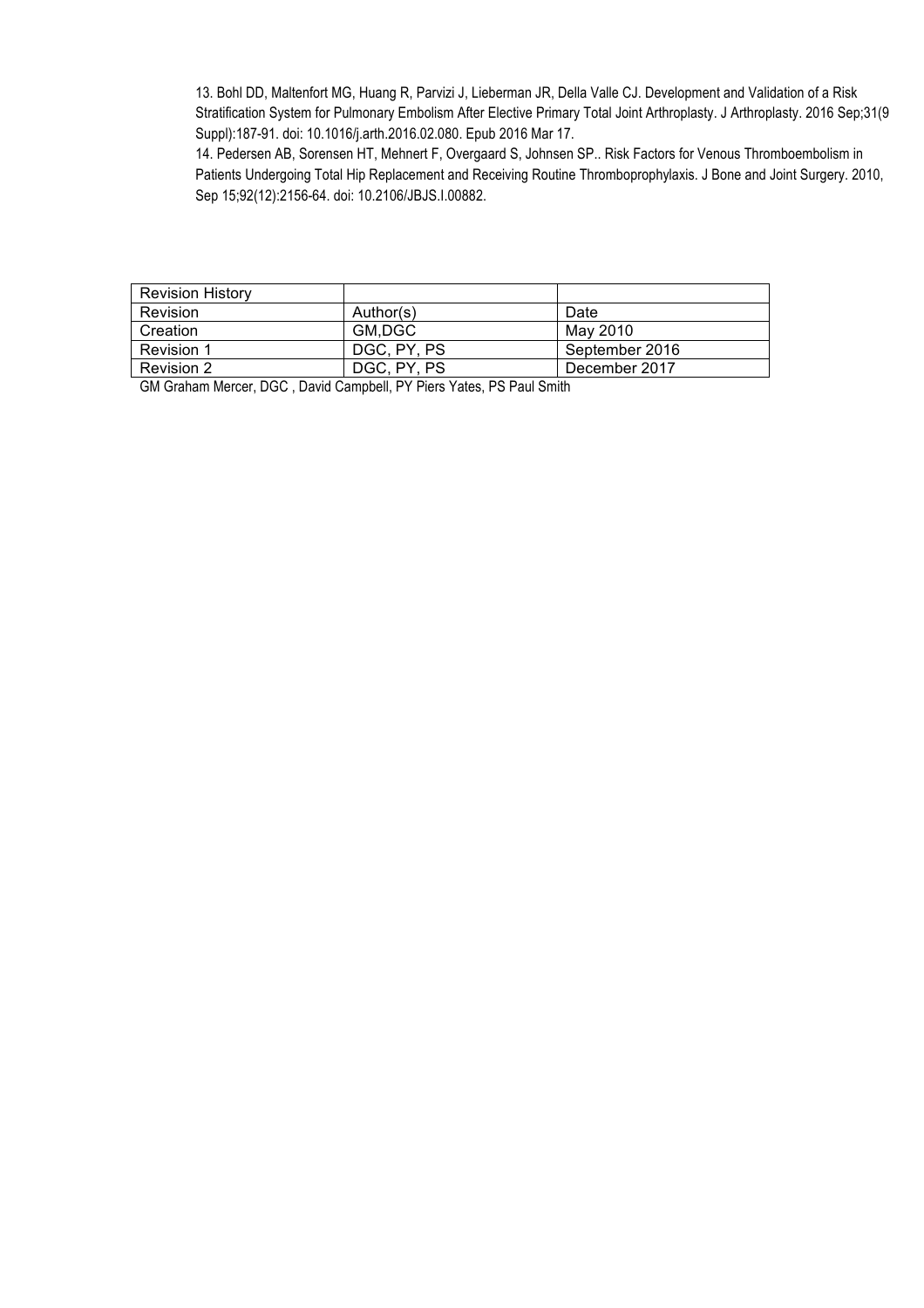Apendix C



*Examples of current protocols*

## PROTOCOL FOR DVT PROPHYLAXIS FOR PATIENTS UNDERGOING TOTAL HIP REPLACEMENT (THR) AND TOTAL KNEE REPLACEMENT (TKR) AT REPATRIATION GENERAL HOSPITAL (RGH) SOUTH AUSTRALIA

Patients undergoing THR and TKR at RGH are to be divided into high and low risk categories according to the attached list of predisposing factors and pre- existing conditions.

1. High Risk Patients

A) Increased risk of VTE (Venous Thrombotic Episode)

- a) If patient preoperatively on warfarin, to return to pre operative INR as soon as practical.
- SCD / Foot pumps
- •
- To commence warfarin on night of surgery, using Southern Health Protocol for initial high dose loading, covered by Clexane 1mg/kgm /day until INR reaches desired level
- - b) If patient not preoperatively on warfarin,
- SCD / Foot pumps
- Commence Warfarin, night of surgery
- Enoxaparin 40mg/ day until INR > 2
- Consider 20 mg/ day in elderly patients, weight <50kg or GFR <30
- Consider IVC filter
- •
- •
- B) Increased risk of bleeding

Peri-operative options include

- sequential compression device pump (SCD)
- Consider Inferior vena cava (IVC) filter

## 2. Low Risk Patients

#### **A) For compliant patients:-**

- SCD pumps to be applied in the operating theatre and can be used either intra-operatively (sterile pumps are available) or on completion of surgery.
- •
- coated aspirin 150 mg per day orally to commence post-op day one and continue for 6 weeks from surgery
- If patient on other anti-platelet/ anti-coagulant to commence night of surgery.
- patients preoperatively on Plavix or other; recommence post op day one with Aspirin or is sensitive to Aspirin commence Plavix alone.
- If sensitive to Aspirin and not on any other anti-platlet / anti-coagulant to commence Rivaroxaban 10 mg daily on night of surgery and and continue for 14 days post operatively for TKR and 35 days post operatively for THR.

## **B) For non compliant patients:-**

- pumps not suitable
- coated aspirin 150 mg per day orally to commence post-op day one and continue for 6 weeks from surgery
- patients preoperatively on Plavix or other; recommence upon discharge or post-op day one.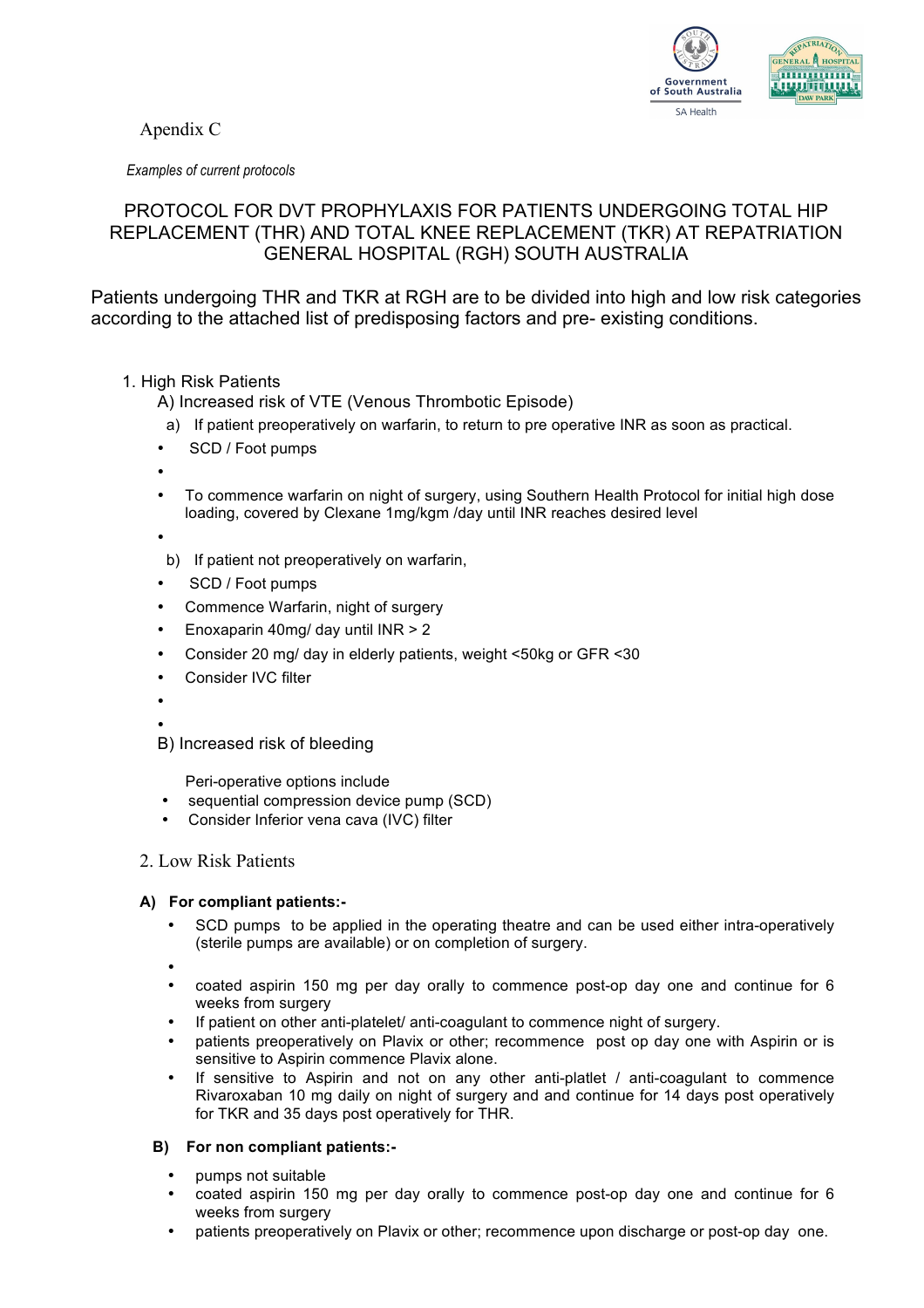#### **Precautions**.

- Below knee DVT once detected, to be treated with Aspirin 300mgm per day with (repeat) ultrasound review two weeks from incident diagnosis.
- More proximal DVT/ PE once detected, to be treated with warfarin under physician guidance
- Use of compression stockings to be considered only where significant lymphoedema is present and where patient has assistance in application
- Clopidegrol (Plavix) and similar agents should be ceased 10 days before surgery (in consultation with patient's cardiologist)
- Warfarin can be reversed for a 24 hour window with Prothrombin X

•

*. December 2017 Dr Chris Wilson.*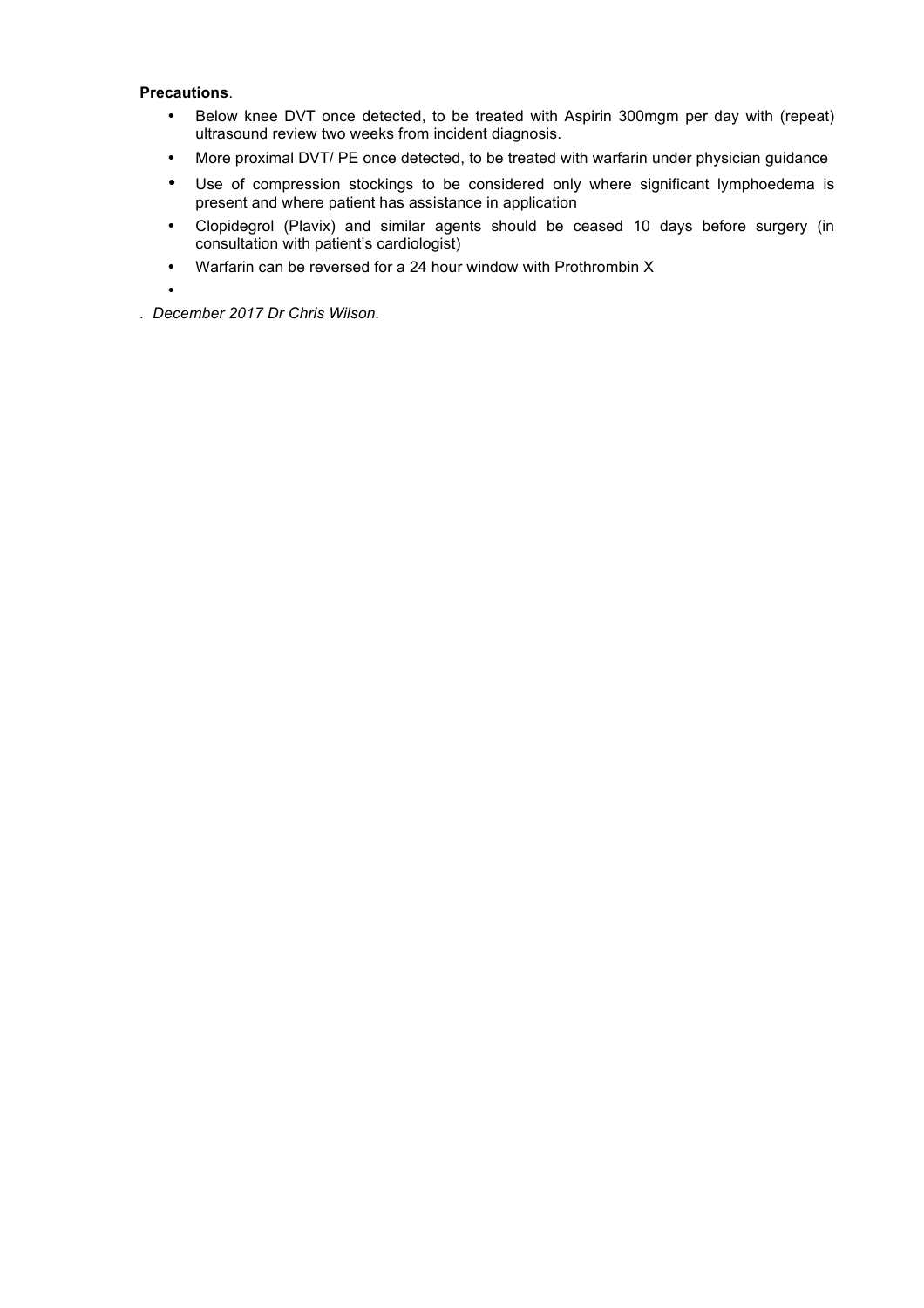# **Joint Replacement Surgery Management Guide**

## **FREMANTLE HOSPITAL AND HEALTH SERVICE JOINT REPALCEMENT MANAGEMENT GUIDE**

## **(Total Hip Replacement (THR) and Total Knee Replacement (TKR))**

**August 2015**

## **Joint Replacement Guideline 3: ANTICOAGULANTS & ANTIPLATELET MEDICATIONS**

**\*\*Management must always be individualised for each patient and this guide should only be applied where no contraindications exist.\*\***

## **Warfarin (refer to FHHS Intranet: Warfarin Reversal Guidelines)**

- $\checkmark$  The indication for warfarin therapy should be clarified on admission, to help determine the need for other bridging anticoagulation (IV heparin or SC enoxaparin) peri-operatively
- $\checkmark$  Warfarin should be actively reversed preoperatively to minimise time to surgery, rather than allowing INR to fall passively
- ü **Successful reversal is INR ≤ 1.4**
- $\checkmark$  For patients with prosthetic heart valves, discussion with Cardiologist or Cardiothoracic Surgeon is suggested to determine the degree of warfarin reversal and bridging anticoagulation
- $\checkmark$  For patients with recent thromboembolism, discussion with Haematologist is suggested
- $\checkmark$  Recommencement of warfarin postoperatively may occur as soon as it is clinically safe to do so, or when the bleeding risk is considered minimal by the orthopaedic team

## **Aspirin**

 $\checkmark$  Aspirin therapy increases bleeding, and should be ceased 5 days before surgery unless it is required for coronary or cerebrovascular prophylaxis, when it should be continued (Refer to FHHS Drug Bulletin)

## **Clopidogrel**

Indication for clopidogrel needs to be confirmed before decision to withhold treatment with the cardiologist involved.

If previous DVT/PE discharge on Warfarin with target INR 2 (or equivalent). Otherwise discharge on Aspirin 150 mg daily for 4 weeks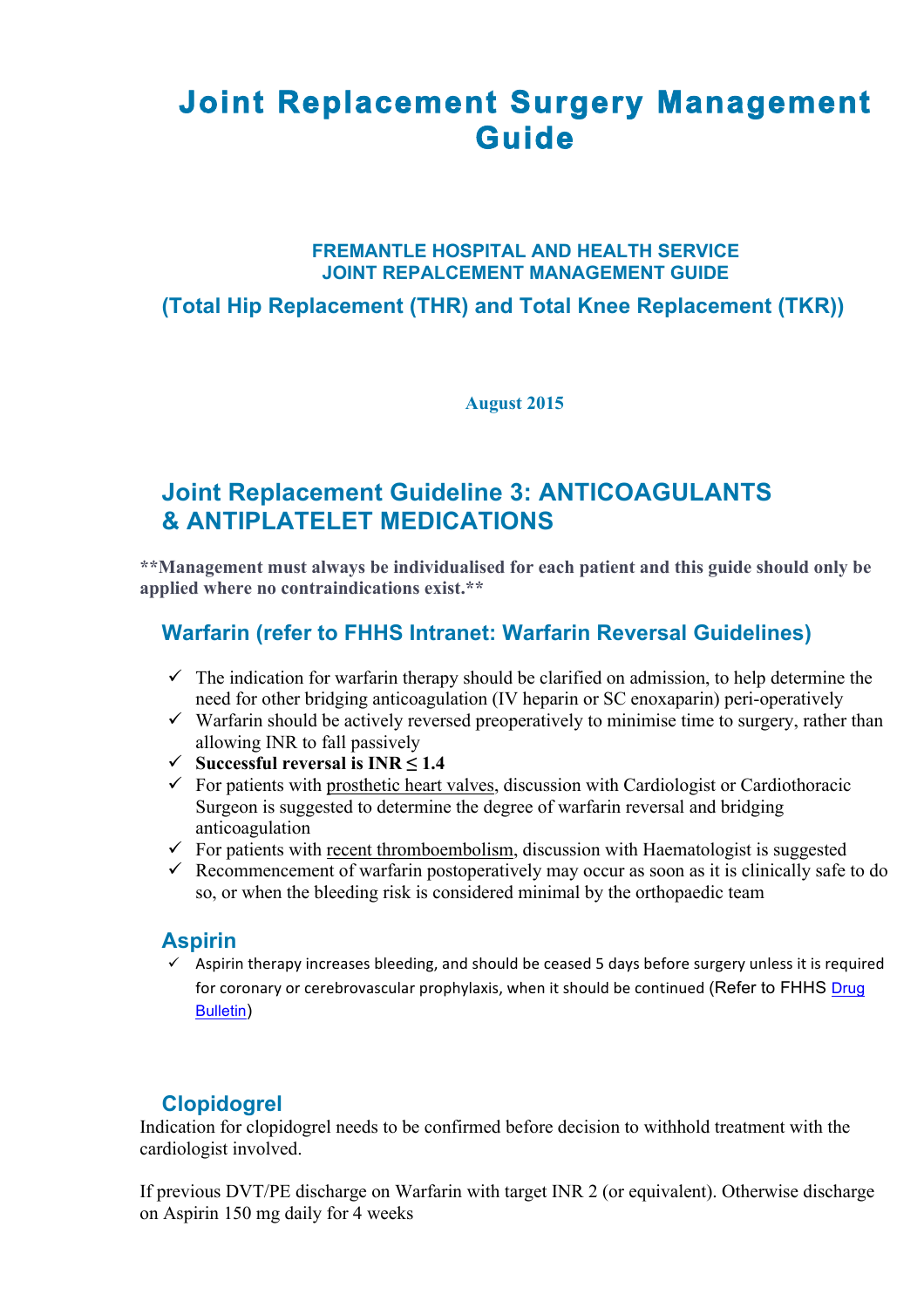# **Joint Replacement Guideline 5: OTHER MANAGEMENT PRIORITIES**

**Management must always be individualised for each patient and this guide should only be applied where no contraindications exist.\*\***

## **Thromboprophylaxis:**

- $\checkmark$  Assess all patients for risk
- $\checkmark$  Maintain adequate hydration and encourage early mobilisation
- $\checkmark$  Calf pumps to be put on in recovery and worn until fully mobile
- $\checkmark$  Clexane® (Enoxaparin) 40 mg SC daily (or 20 daily for patients with impaired renal function) should be charted on the Anticoagulation Medication Chart for 8AM next day.
- $\checkmark$  Aspirin 150mg on discharge for 4 weeks
- $\checkmark$  High risk:- Clexane 6 hrs after surgery, consider Warfarin (INR 2) for six weeks starting on day after surgery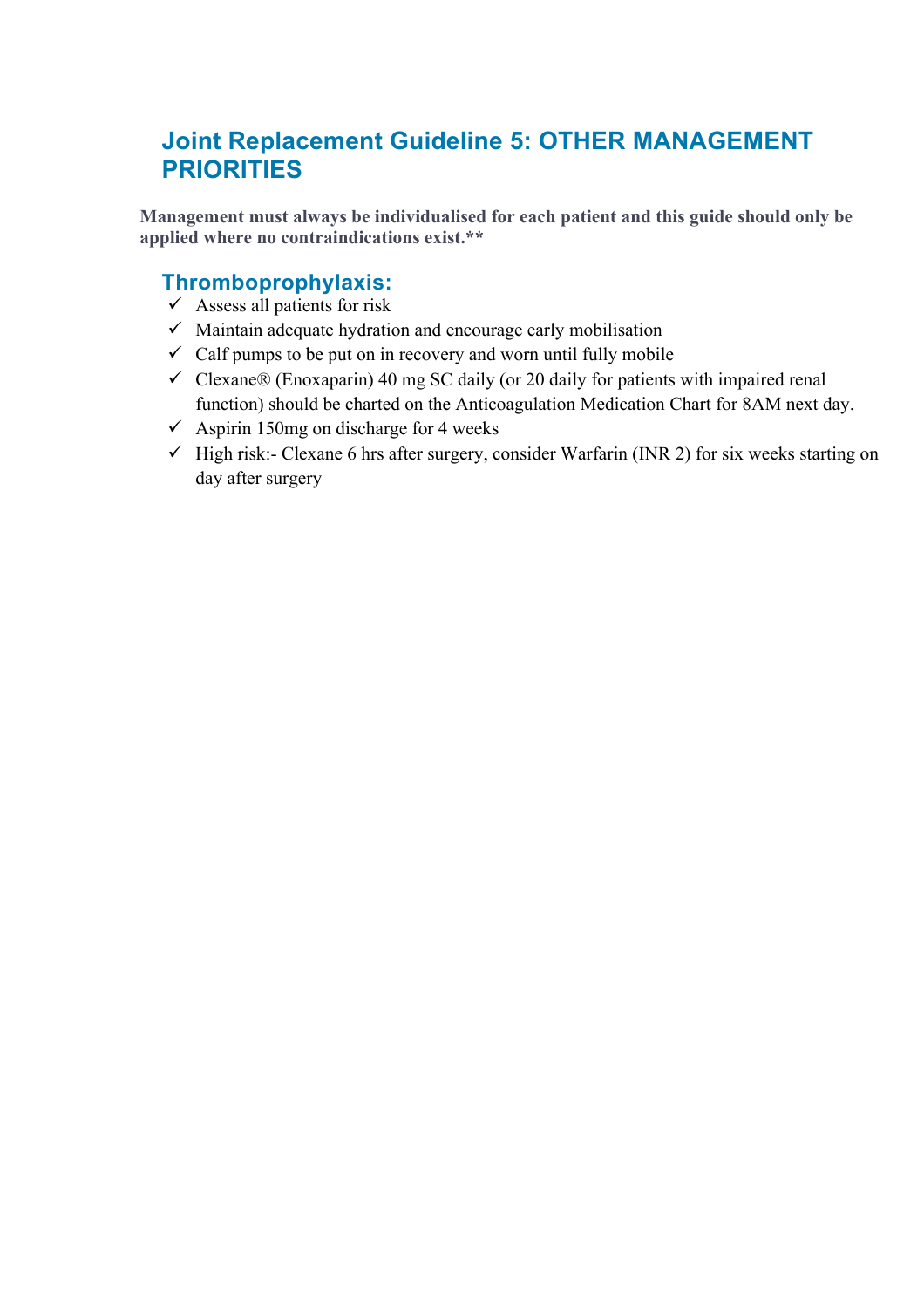# **STANDING ORDERS**

# **DVT PROPHYLAXIS FOR THR/TKR**

# **Wakefield Orthopaedic Clinic**

Patients undergoing THR and TKR are to be divided into routine and high risk categories according to the attached list of predisposing factors and pre- existing conditions.

## **ROUTINE RISK PATIENTS**

- Sequential compression device pump / compliance chart to be activated upon application of pumps
- Coated aspirin 100mg per day orally to commence post-operative day one and continue for 4 weeks from surgery
- Patients pre-operatively on Plavix or other; recommence upon discharge or postoperative day five

## **HIGH RISK PATIENTS**

## *INCREASED RISK OF VENOUS THROMBOTIC EPISODE*

- •Sequential compression device continued for duration of admission
- •Clexane 40mg /day (CrCl < 30ml/min 20mg) until switch to Rivaroxaban/Apixaban
- •Commence Rivaroxaban 10mg daily or Apixaban 5mg bd when haemodynamically stable, usually at discharge. Continue for until 4 weeks post operative.

## *INCREASED RISK OF BLEEDING*

• Sequential compression device pump continued for duration of admission

## **PRECAUTIONS**

- Below knee DVT once detected, to be treated with Aspirin 300mg per day with (repeat) ultrasound review two weeks from incident diagnosis
- More proximal DVT / PE once detected, to be treated with formal anticoagulation under physician guidance
- Use of compression stockings to be considered only where significant lymphoedema is present and where patient has assistance in application
- Clopidogrel (Plavix) and similar agents should be ceased 7 days before surgery (in consultation with patient's cardiologist)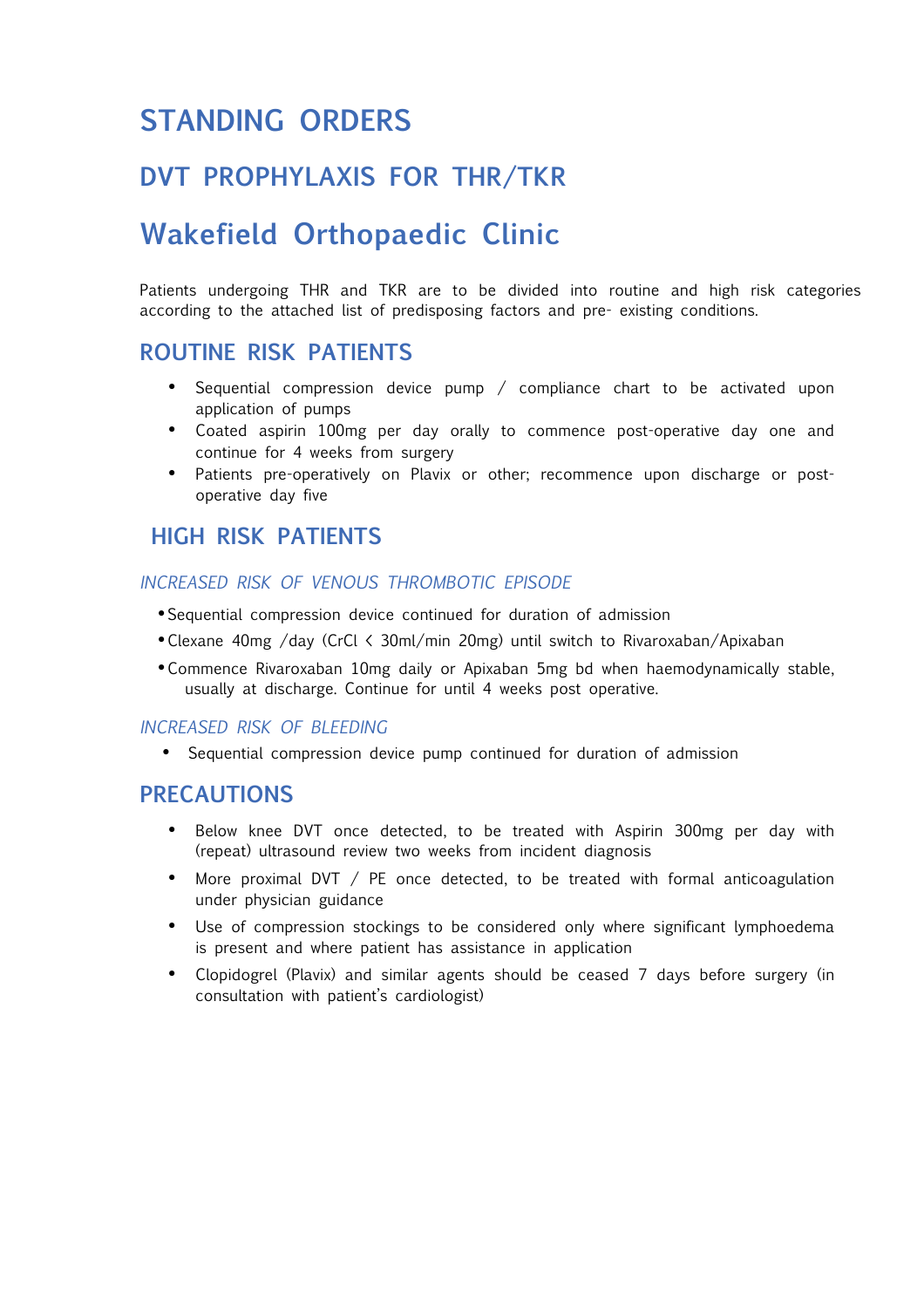## **APPENDIX A**

Conditions that place patients at increased risk of PE and / or Major Bleeding (compared with other patients undergoing THR and TKR)

## **INCREASED RISK OF PE**

## **Major Criteria (one or more)**

- 1. Hypercoagulability\*
- 2. Metastatic cancer
- 3. Stroke (occlusion or stenosis with infarction)
- 4. Chronic Obstructive Pulmonary Disease (COPD)
- 5. Systemic sepsis

## **Minor Criteria (three or more)**

- 1. Immobility\*\*
- 2. History of VTE (PE and proximal DVT)
- 3. Tamoxifen and oestrogen therapy\*\*\*
- 4. Medical comorbidities; Charlston index≥ 3 , cardiac failure, advanced renal impairment
- 5. Lymphoma, myeloproliferative disorder
- 6. Obesity, BMI > 30
- 7. Severe weight loss
- 8. Acute MI
- 9. Knee replacement (greater risk than THR)

Hypercoagulability conditions, protein C and protein S deficiency, antiphospholipid antibodies, antithrombin deficiency, factor V Leiden, acquired or congenital thrombophilias, prothrombin mutation 20210A, SLE inhibitor)

\*\* Immobility, institutionalized patients, prolonged bed rest, severe pain, ileus, fracture, frail elderly

\*\*\* Tamoxifen and oestrogen therapy, recommend cease oestrogen OCP and HRT 4 weeks pre op

## **INCREASED RISK OF MAJOR BLEEDING**

## *PRE-OPERATIVE CONDITIONS*

- Known bleeding disorder
- History of bleeding on chemoprophylactic agents
- History of major gastrointestinal bleeding
- History of haemorrhagic stroke
- History of other major bleeding event

## *PERI-OPERATIVE EVENTS*

- Revision THA/TKA with extensive exposure, delay chemical prophylaxis until haemodynamically stable
- Major surgical bleeding
- Other major bleeding episode.